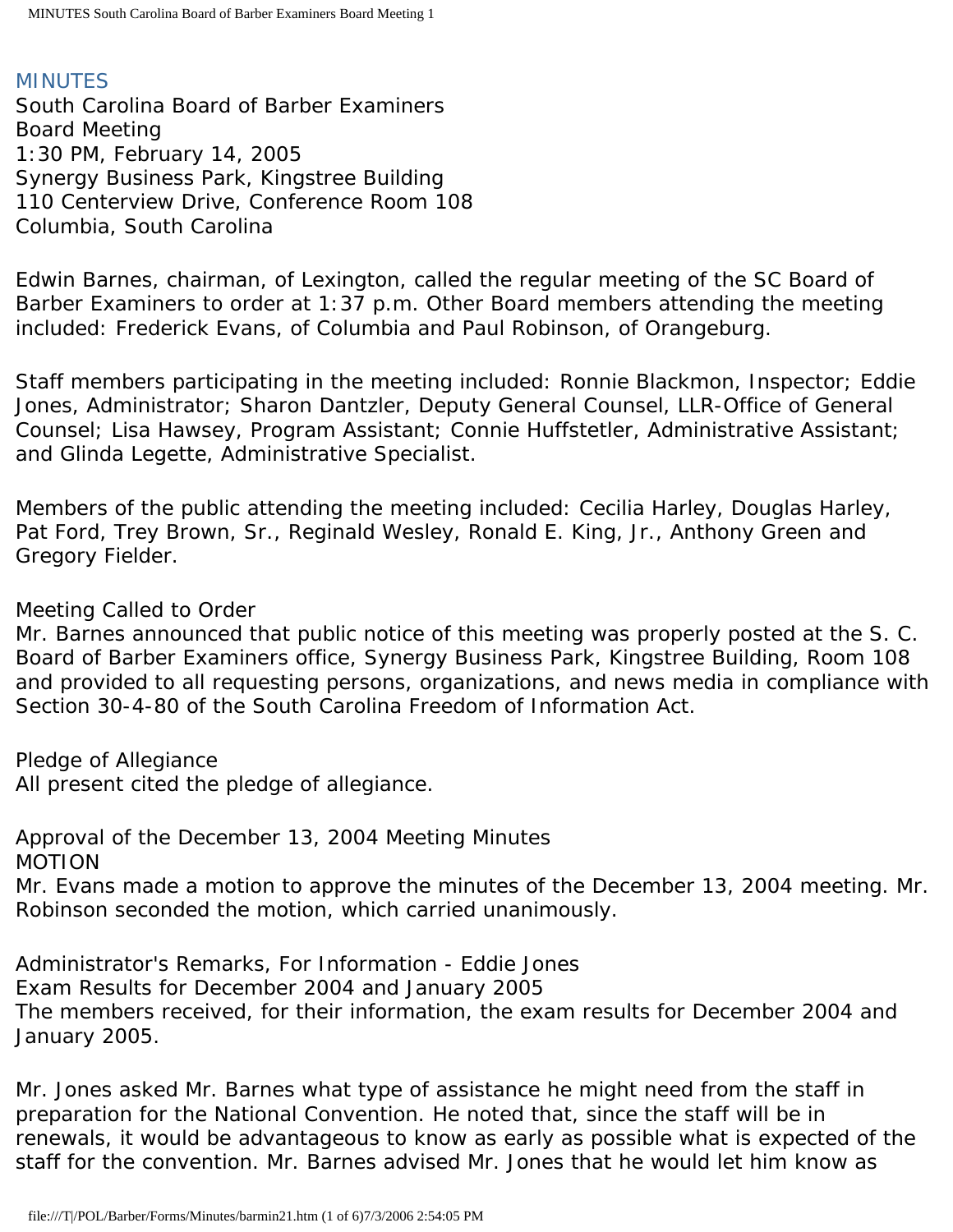soon as possible.

Advisory Opinions, If Needed, Office of General Counsel There were no advisory opinions given during the February 14, 2005 meeting.

Legislative Update, If Needed, Legislative Liaison Office There were no legislative updates given during the February 14, 2005 meeting

Unfinished Business There was no unfinished business for the February 14, 2005 meeting.

New Business Approval of Barber School Application a. Anderson Barber Academy - Trey Brown, Sr.

MOTION

Mr. Evans moved for approval of the application and Mr Robinson seconded. The motion carried.

Mr. Evans advised the Board that he had visited the school with Raymond Lee, LLR Inspector and that it was an impressive facility. Mr. Brown thanked the Board for their support.

Approval of Third Student Permits a. Kendrick Brayboy

Mr. Brayboy did not appear.

b. Reginald A. Wesley

Mr. Wesley stated he had been an OJT student with a licensed instructor at a shop on Devine Street. The instructor did not keep the terms of their agreement and Mr. Wesley was not receiving the proper instruction to make it possible for him to pass the barber exam. Mr. Barnes asked how many hours he had completed. Mr. Wesley said that he is currently enrolled in barber college, but does not know how many hours he has. Mr. Barnes advised him that he should have a copy of his hours and Mr. Wesley answered that he does have a copy but does not have it with him. Mr. Robinson asked for circumstances surrounding second permit. Mr. Wesley again explained that he had been an OJT student and did not get proper instruction. Mr. Barnes asked the name of the instructor and Mr. Wesley said it was Solomon Murray. Mr. Barnes asked how long Mr. Wesley was at the shop and he answered about 12 months. He now has 800 hours at Harley's Barber College and his second permit is about to expire. He is requesting the third permit in order to complete his instruction.

### MOTION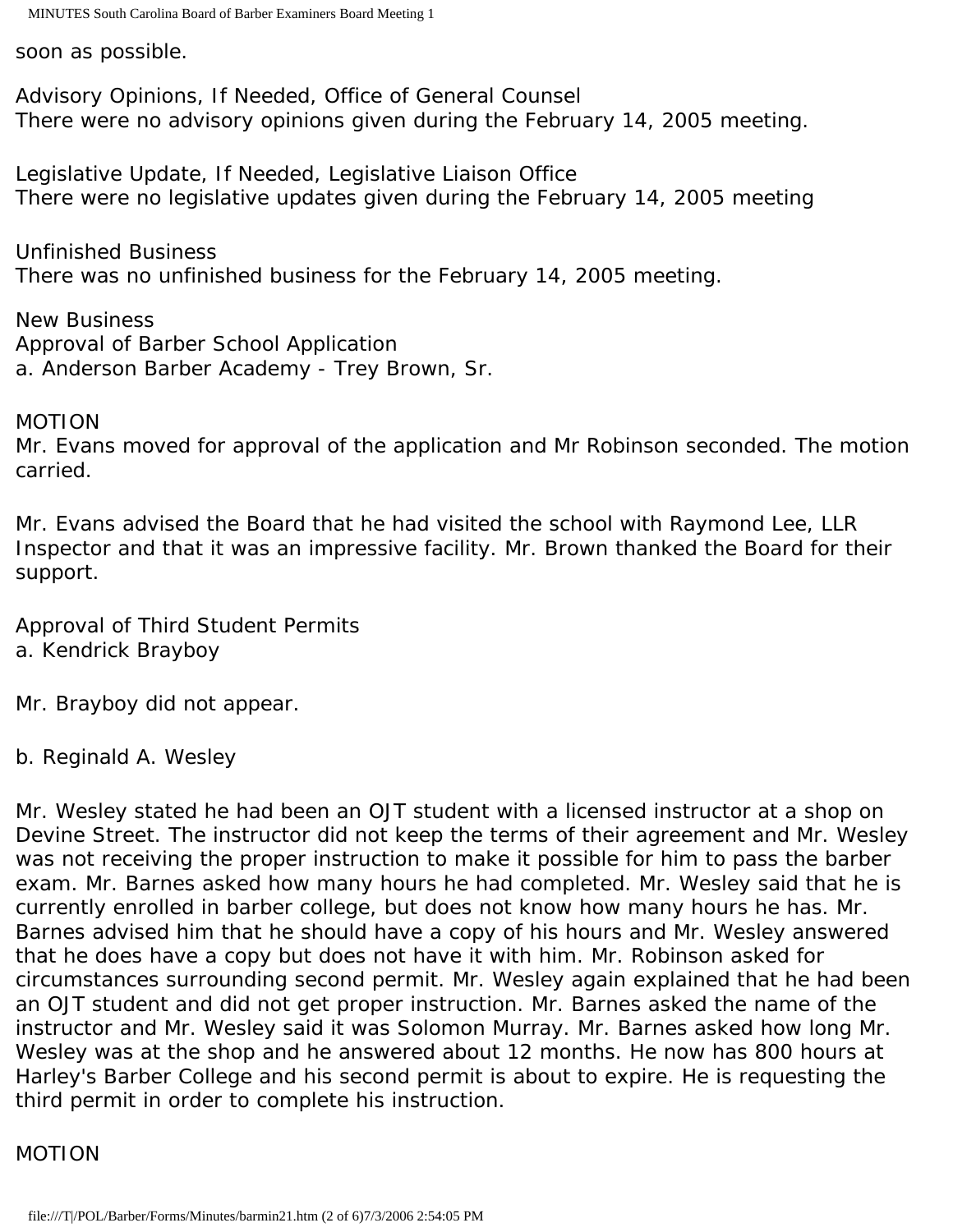Mr. Evans made a motion to approve Mr. Wesley's request for a third permit. Mr. Robinson seconded and it carried unanimously.

Mr. Barnes advised Mr. Wesley to make certain he completes his training with this permit because getting a fourth permit would be very unlikely.

## c. Anthony Montgomery

Mr. Barnes asked Mr. Montgomery to explain why needs third permit. Mr. Montgomery explained that he has been training under Esaw Walters but still needs 60 hours to complete his training.

### MOTION

Mr. Robinson moved to approve a third permit for Mr. Montgomery. The motion was seconded by Mr. Evans and carried unanimously.

Mr. Barnes stated that 60 hours is a short time and advised Mr. Montgomery to make sure he finishes with this third permit.

d. Ronald E. King, Jr.

(Please note that Mr. King was not present at the time he was to appear on the agenda but did appear later, after Pat Ford.)

Mr. King advised that he needs a third permit to complete school at Denmark Tech. His two previous permits were at the school and after an investigation by the Board, his hours were changed from a total of 1306 to 837 hours. He now has over 1100 hours but his permit has expired.

### MOTION

Mr. Evans moved to approve a third permit for Mr. King. Mr. Robinson seconded and it carried unanimously.

e. Wendell B. Wilson

Mr. Wilson stated that his first OJT was with Freddie Griffith and that he and his parents were advised by law enforcement contacts that it would be best for him to leave the shop because of things that were occurring at the shop. His second permit was with Solomon Murray at Mo Betta. Mr. Wilson said that Mr. Murray was forced to close that shop. Mr. Barnes asked how many hours Mr. Wilson has and he responded that he has 456 hours. Mr. Barnes asked if Mr. Wilson heard what he told the previous gentlemen regarding the importance of completing their training with the third permit and Mr. Wilson assured him that he did.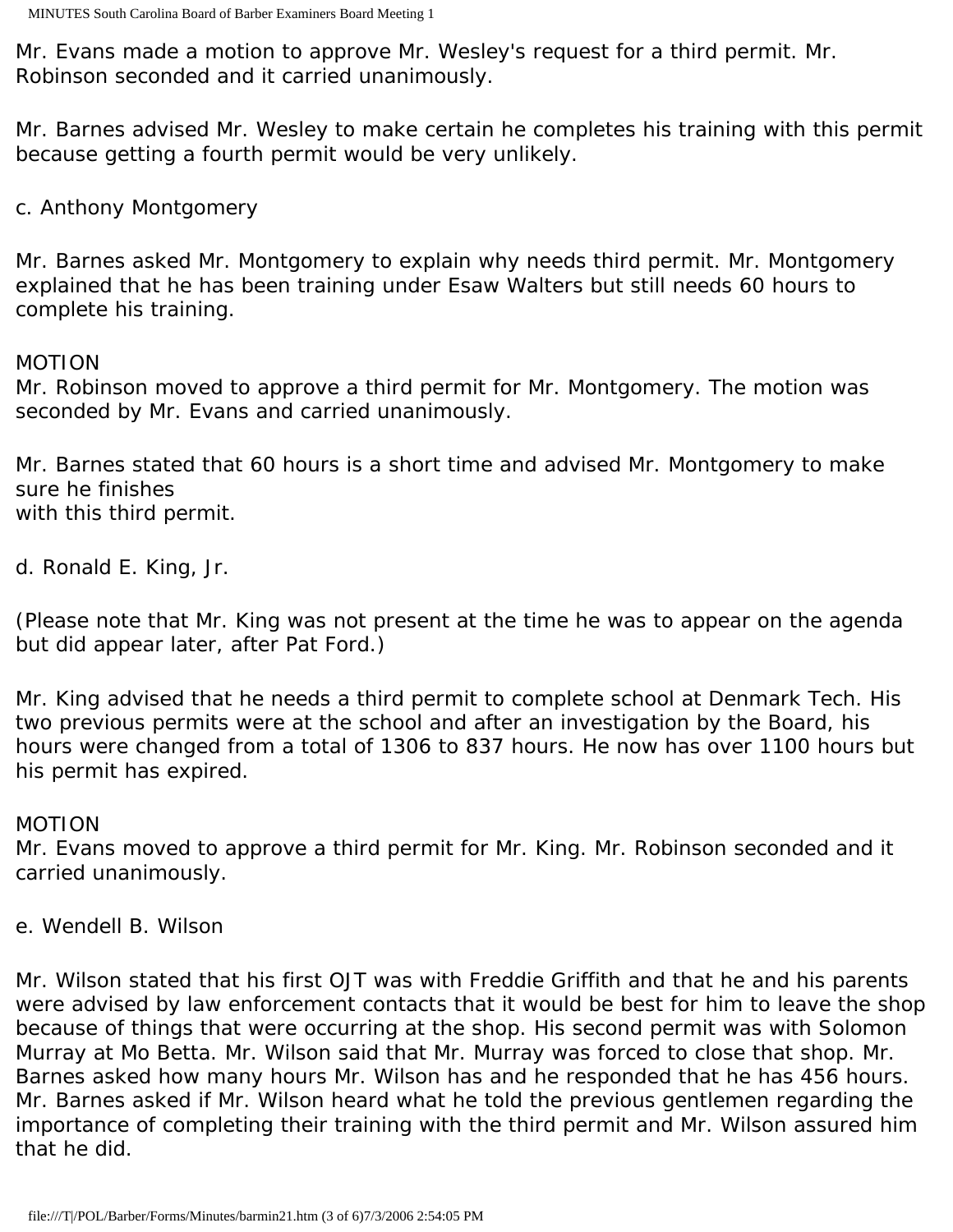#### MOTION

Mr. Evans moved to approve a third permit for Wendell Wilson. Mr. Robinson seconded and the motion carried unanimously.

Approval of Fourth Student Permit a. Anthony Green

Mr. Green explained that when he was granted his third permit he returned to his hometown of Marion to train with Clarence Dekeyser. He said the training was delayed while waiting for installation of a chair in the shop, but that after the chair was in, he was still not allowed to start and the instructor said he had changed his mind about training Mr. Green. Mr. Barnes asked if he had made arrangements before getting the permit to train with Mr. Dekeyser and Mr. Green assured him that he had done so. Mr. Barnes asked where Mr. Green would train with a fourth permit and how he could be sure that he would receive the instruction required to receive his license. Mr. Green answered that he had not yet chosen an instructor until he found out if he would be granted the permit. Mr. Evans asked when Mr. Green received his third permit and Mr. Green advised it was in April 2004. Mr. Evans asked why he waited so long to ask for the fourth permit and Mr. Green advised that he had made several attempts and contacts with the Barber Board staff that led to his requesting to appear before the board. Mr. Evans asked how long he worked in the shop and Mr. Green advised he never cut a head of hair in the shop. Mr. Barnes advised Mr. Green that the Board would discuss the his request in Executive Session and advise him of their decision afterward.

Approval of Master Haircare Specialist License a. Walter Pinckney Suber

Mr. Suber did not appear. Ms. Hawsey advised that this was the second time he was to appear before the Board and did not do so.

Discussion Items Discussion of OJT Within Barber Shop Environment

Patricia Ford expressed concern for the OJT process in the barber industry, saying students often have problems with instructors and do not get full benefits from this training. She suggested that the Barber Board should be on the same page as the Cosmetology Board and should do away with OJT. Mr. Barnes advised that that the board can do nothing to eliminate the OJT system as it is in the statute and would require a change by the legislature. He further stated that the intent of OJT is to attract and train more individuals in the industry. Ms. Dantzler stated that OJT has been in place for more than thirty years and reiterated to Ms. Ford that any change would have to come from the legislature.

Public Comments

There were no public comments during the February 14, 2005 meeting.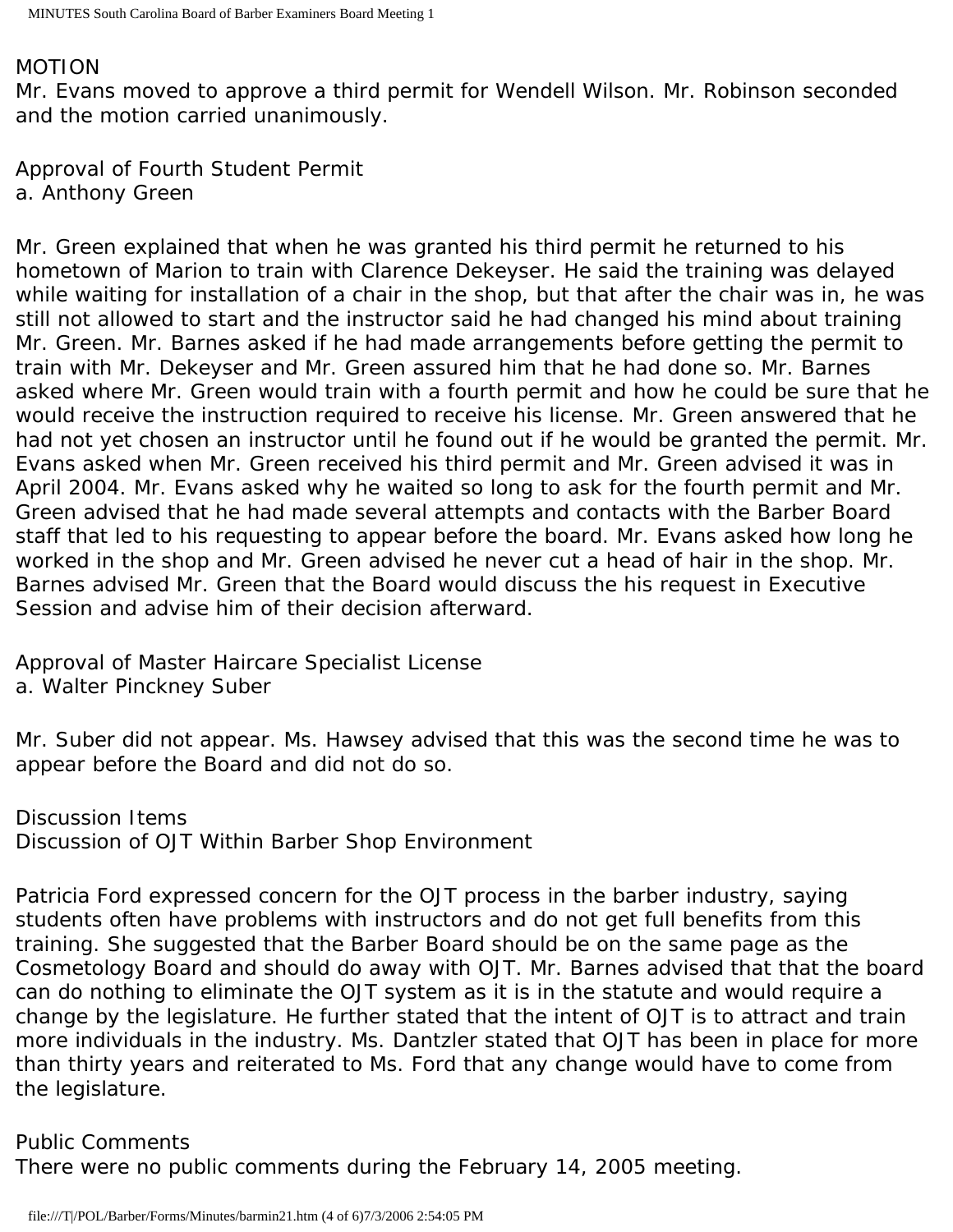Executive Session MOTION Mr. Evans moved the Board enter Executive Session. Mr. Robinson seconded and the motion carried.

Return to Public Session

MOTION

Mr. Evans moved that the Board return to Public Session. The motion was seconded by Mr. Robinson and carried.

February 2005 DRC Report MOTION Mr. Evans moved and Mr. Robinson seconded a motion to approve the February 2005 DRC Report. The motion carried unanimously.

Braiding Bill

MOTION

Mr. Evans moved that the Board authorize LLR to proceed in conjunction with the Governor's office and the legislature in regards to passing legislation to provide for registration of hair braiders with the Board of Barber Examiners. Mr. Robinson seconded the motion and it carried unanimously.

Anthony Green

MOTION

Mr. Evans moved that, contingent upon Mr. Green filing a complaint against the instructor, Clarence Dekeyser, the Board approve a fourth permit for Mr. Green. Mr. Robinson seconded the motion and it carried unanimously.

# Number One Cuts Barber College

Eddie Jones, Administrator, noted that he was not present at the December meeting, but that he now has been given an inspection report that states "Eddie Jones to send mail ballot". Mr. Jones advised that Greg Fielder was in attendance at the February 2005 and he was sure Mr. Fielder was expecting to hear something regarding the approval of his school, but it was not on the agenda. Mr. Evans advised that Raymond Lee had inspected the school on December 23and that he, Mr. Evans, had also inspected the school. He further stated that the school meets the requirements for approval.

## MOTION

Mr. Evans moved that the Board approve Number One Cuts Barber College. Mr. Robinson seconded and the motion carried unanimously.

Adjournment MOTION There being no further business, Mr. Evans moved to adjourn the meeting. Mr. Robinson